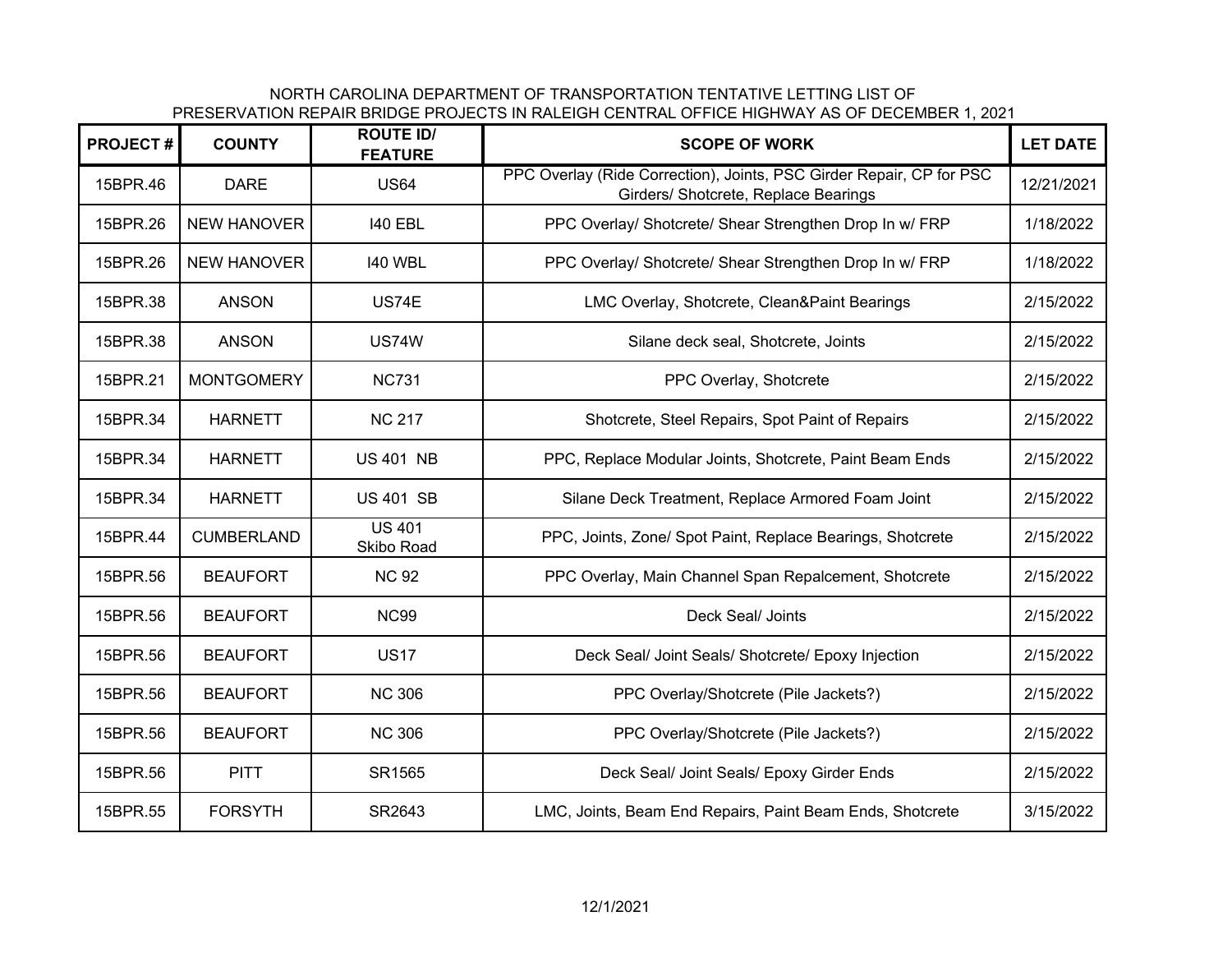| 15BPR.55 | <b>FORSYTH</b>   | <b>NC67</b>                                               | LMC, Joints, PSG Repairs, Paint Bearings with HRCSA, Shotcrete                                                                        | 3/15/2022 |
|----------|------------------|-----------------------------------------------------------|---------------------------------------------------------------------------------------------------------------------------------------|-----------|
| 15BPR.55 | <b>FORSYTH</b>   | <b>US52, US311, NC8</b>                                   | Silane, Joints, Beam Repairs, Steel Painting, Substructure Concrete<br>Repairs (Shotcrete)                                            | 3/15/2022 |
| 15BPR.51 | <b>GASTON</b>    | <b>US 74 EBL</b>                                          | LMC, Joints, Beam End Repairs, Paint Beam Ends, Shotcrete                                                                             | 3/15/2022 |
| 15BPR.51 | <b>GASTON</b>    | <b>US 29 SBL &amp;</b><br><b>US</b><br>74 WB              | LMC, Joints, Paint Beam Ends, Shotcrete                                                                                               | 3/15/2022 |
| 15BPR.51 | <b>GASTON</b>    | <b>US 29 SBL &amp;</b><br>$\overline{US}$<br><b>74 WB</b> | LMC, Joints, Paint Beam Ends, Shotcrete                                                                                               | 3/15/2022 |
| 15BPR.51 | <b>GASTON</b>    | <b>NC27</b>                                               | Deck Seal                                                                                                                             | 3/15/2022 |
| 15BPR.49 | <b>WAKE</b>      | SR1007<br>Poole<br>Road                                   | LMC, Joints, Beam End Repairs, Paint, Shotcrete                                                                                       | 3/15/2022 |
| 15BPR.49 | <b>WAKE</b>      | Mial<br>SR2509<br><b>Plantation Road</b>                  | LMC, Joints, PSG Beam Repairs, Paint Bearings, Shotcrete                                                                              | 3/15/2022 |
| 15BPR.57 | <b>ASHE</b>      | SR1644                                                    | LMC, Joints, Beam End Repairs, Paint, Shotcrete                                                                                       | 5/17/2022 |
| 15BPR.57 | <b>ASHE</b>      | <b>NC 194</b>                                             | LMC, Joints, PSG Repairs, Shotcrete                                                                                                   | 5/17/2022 |
| 15BPR.57 | <b>ASHE</b>      | <b>NC 194</b>                                             | LMC, Joints, PSG Repairs, Shotcrete                                                                                                   | 5/17/2022 |
| 15BPR.57 | <b>ASHE</b>      | SR1514                                                    | LMC, Joints, Beam End Repairs, Paint, Shotcrete                                                                                       | 5/17/2022 |
| 15BPR.50 | <b>CARTERET</b>  | <b>US70</b>                                               | Epoxy Overlay/ PSG Girder Repairs/ Substructure Shotcrete Repairs/ Epoxy<br>Coat Girder Ends, Caps                                    | 7/19/2022 |
| 15BPR.50 | <b>CARTERET</b>  | <b>NC101</b>                                              | Deck Seal/ Joints/ Girder Repair                                                                                                      | 7/19/2022 |
| 15BPR.50 | <b>CARTERET</b>  | SR1101                                                    | Deck Seal/ Joint Seals/ Epoxy Coat Girder Ends                                                                                        | 7/19/2022 |
| 15BPR.50 | <b>CRAVEN</b>    | <b>US 70 B</b>                                            | Deck Seal/ Joint Seals/ Shotcrete/ Epoxy Girder Ends                                                                                  | 7/19/2022 |
| 15BPR.50 | <b>CRAVEN</b>    | <b>NC55</b>                                               | Deck Seal/ Joints                                                                                                                     | 7/19/2022 |
| 15BPR.50 | <b>PAMLICO</b>   | <b>NC33</b>                                               | Deck Seal/ Joints                                                                                                                     | 7/19/2022 |
| 15BPR.47 | <b>EDGECOMBE</b> | <b>NC 97</b>                                              | LMC Overlay, Joints, Beam End Repairs, Paint Steel, Paint Bearings with<br>HRCSA, Shotcrete/ Concrete Repairs for below-deck elements | 7/19/2022 |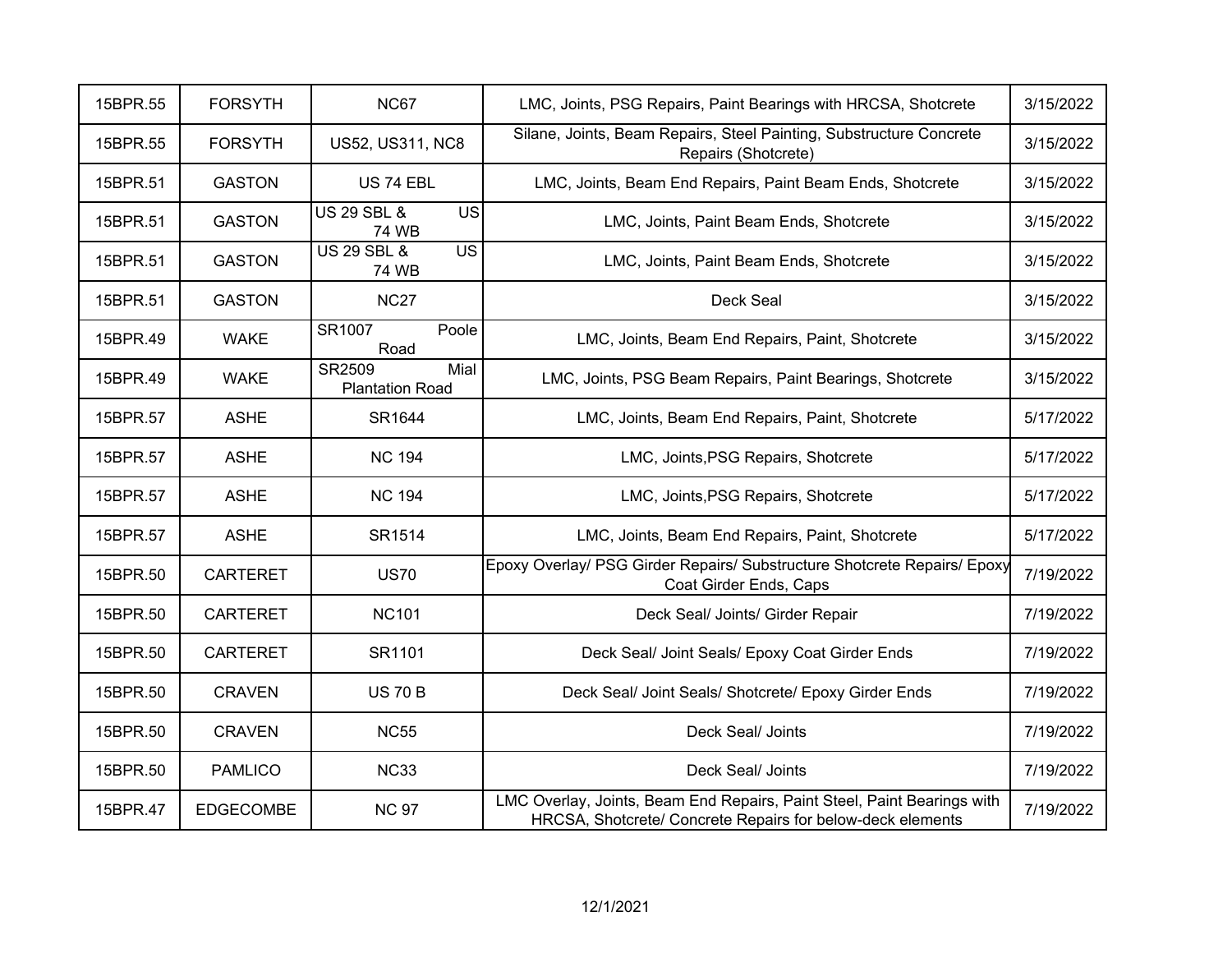| 15BPR.47 | <b>EDGECOMBE</b>   | SR1537            | Deck Seal                                                                       | 7/19/2022  |
|----------|--------------------|-------------------|---------------------------------------------------------------------------------|------------|
| 15BPR.47 | <b>NASH</b>        | SR1670            | LMC, Joints, Beam End Repairs, Paint, Paint Brgs w/ HRCSA, Shotcrete            | 7/19/2022  |
| 15BPR.47 | <b>NASH</b>        | SR1714            | LMC, Joints, Beam End Repairs, Paint, Paint Brgs w/ HRCSA, Shotcrete            | 7/19/2022  |
| 15BPR.23 | <b>WASHINGTON</b>  | <b>NC32, NC94</b> | Shotcrete/ Pile Encapsulation/ Pile FRP Wrapping/ Epoxy Injection               | 10/18/2022 |
| 15BPR.37 | <b>MECKLENBURG</b> | <b>NC16</b>       | LMC Overlay/ Replace Modular Joints/ Paint Beam Ends/ Shotcrete                 | 10/18/2022 |
| 15BPR.37 | <b>MECKLENBURG</b> | <b>NC24</b>       | Paint Str Steel (Add LMC Overlay of widened deck/ Substructure Repairs          | 10/18/2022 |
| 15BPR.48 | <b>CHATHAM</b>     | US <sub>1</sub> S | LMC Overlay/ Joints/ Shotcrete/ Paint Str Steel                                 | 10/18/2022 |
| 15BPR.48 | <b>CHATHAM</b>     | US <sub>1N</sub>  | LMC Overlay/ Joints/ Shotcrete/ Paint Str Steel                                 | 10/18/2022 |
| 15BPR.48 | <b>MOORE</b>       | SR1621            | LMC, Joints, Paint Bearings with HRCSA, Shotcrete, Scour<br>Countermeasures (?) | 10/18/2022 |
| 15BPR.48 | <b>MOORE</b>       | <b>NC 22</b>      | LMC, Joints, Shotcrete                                                          | 10/18/2022 |
| 15BPR.59 | <b>DURHAM</b>      | SR1118            | Deck Seal/Joints                                                                | 11/15/2022 |
| 15BPR.59 | <b>WAKE</b>        | SR2517            | Deck Seal                                                                       | 11/15/2022 |
| 15BPR.59 | <b>WAKE</b>        | SR5165            | Deck Seal/Joint                                                                 | 11/15/2022 |
| 15BPR.52 | <b>BUNCOMBE</b>    | <b>US 25</b>      | Deck Seal, Joints, Replace Modular Joints, Sidewalk Spalls, Paint Beam<br>Ends? | 11/15/2022 |
| 15BPR.52 | <b>BUNCOMBE</b>    | $I-26$            | Deck Seal, Joints, End Bent 2 Wall Spall, Aluminum Rail Repair                  | 11/15/2022 |
| 15BPR.52 | <b>BUNCOMBE</b>    | <b>NC146</b>      | Deck Seal, Joints                                                               | 11/15/2022 |
| 15BPR.52 | <b>BUNCOMBE</b>    | SR1348            | LMC, Joints, Beam End Repairs, Paint, Shotcrete                                 | 11/15/2022 |
| 15BPR.53 | <b>MECKLENBURG</b> | <b>SR5901 NB</b>  | LMC, Joints, Beam End Repairs, Paint Beam Ends, Shotcrete                       | 12/20/2022 |
| 15BPR.53 | <b>MECKLENBURG</b> | <b>SR5901 SB</b>  | LMC, Joints, Shotcrete                                                          | 12/20/2022 |